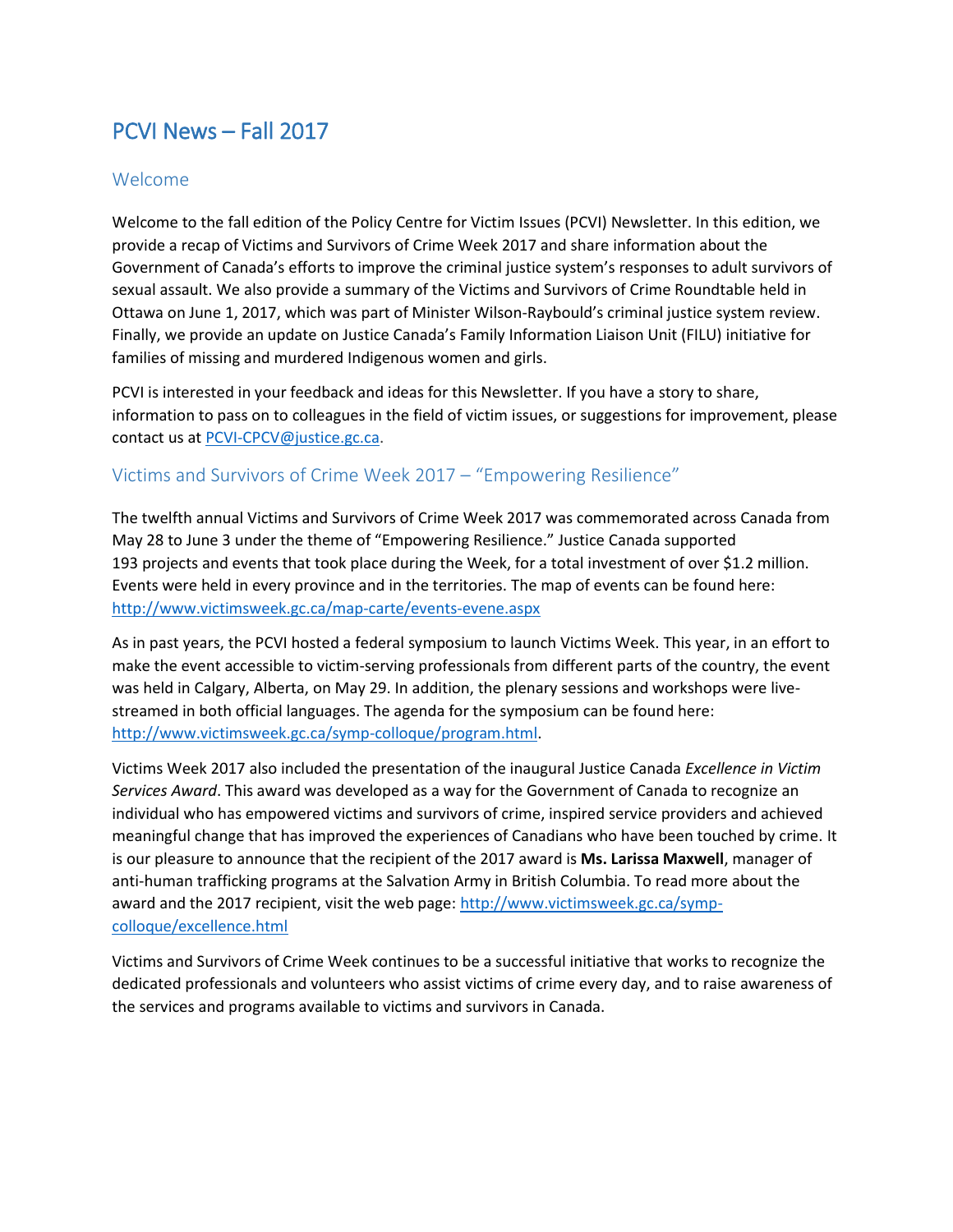## Actions Taken by the Government of Canada to Improve the Criminal Justice System's Responses to Adult Survivors of Sexual Assault

Recent media coverage and high-profile court decisions have placed a spotlight on the many challenges faced by survivors of sexual assault when engaging with the criminal justice system. Sexual assault continues to be a crime overwhelmingly perpetrated against women and girls, and one that is significantly under-reported. In 2015, approximately 21,500 incidents of sexual assault were reported to the police. The true number of incidents is likely much greater as, according to Statistics Canada, only 5% of sexual assaults experienced by Canadians 15 years of age or over were reported to police in 2014.

The Government of Canada has emphasized its commitment to responding to gender-based violence in all its forms, including sexual violence. In November 2016, PCVI launched two specific calls for proposals under the Victims Fund to enhance the criminal justice system's responses to sexual assault. These calls made a total of \$12M available over three years for projects and initiatives that addressed this specific subject area. Eligible applicants included provinces and territories, Indigenous Bands, non-governmental organizations, criminal justice system stakeholders and victim advocates.

Some of these dedicated funds are being used by provinces and territories to implement promising practices similar to the Ontario government's free [Independent Legal Advice for Survivors of Sexual](https://www.attorneygeneral.jus.gov.on.ca/english/ovss/ila.php)  [Assault Pilot Program.](https://www.attorneygeneral.jus.gov.on.ca/english/ovss/ila.php) In addition, these funds are supporting non-governmental organizations who are working with local police forces to implement models to peer-review sexual assault files, similar to the ground-breaking [Philadelphia model.](http://www.womenslawproject.org/sexual-violence/) The fund is also supporting universities and other community partners to develop and implement bystander intervention programs to address sexual assaults on campuses. Finally, nearly \$100,000 in additional funding from the Victims Fund was provided to the National Judicial Institute to develop training for both federally and provincially appointed judges that will focus on gender-based violence, including sexual assault and domestic violence.

On March 8, 2017 (International Women's Day), Justice Canada held a knowledge exchange on the criminal justice system's responses to sexual assault against adults. The knowledge exchange provided a forum to discuss current experiences associated with reporting, charging and prosecution rates of sexual assault against adults in the criminal justice system and examine promising practices from within Canada and other common law jurisdictions to strengthen the criminal justice system responses. A summary of the [Justice Canada Knowledge Exchange 2017: The criminal justice system's responses to sexual assault](http://www.justice.gc.ca/eng/cj-jp/victims-victimes/cal/summ-resu.html)  [against adults](http://www.justice.gc.ca/eng/cj-jp/victims-victimes/cal/summ-resu.html) can be viewed online.

Speakers at the knowledge exchange made many suggestions for improvement, including law reform. Some of these law reform proposals are reflected in the recently introduced Bill C-51, *[An Act to amend](http://www.parl.ca/DocumentViewer/en/42-1/bill/C-51/first-reading)  [the Criminal Code and the Department of Justice Act and to make consequential amendments to another](http://www.parl.ca/DocumentViewer/en/42-1/bill/C-51/first-reading)  [Act.](http://www.parl.ca/DocumentViewer/en/42-1/bill/C-51/first-reading)* The proposed amendments constitute the first adult sexual assault law reforms in two decades.

These proposed changes include clarifying that an unconscious person is incapable of consenting to sexual activity and recognizing the privacy rights of a complainant by, for example, ensuring that their private records, such as a journal or medical records, possessed by the accused are subject to an assessment by a judge before being admitted as evidence. Bill C-51 would also give the complainant the right to make submissions and be represented by counsel in rape shield applications.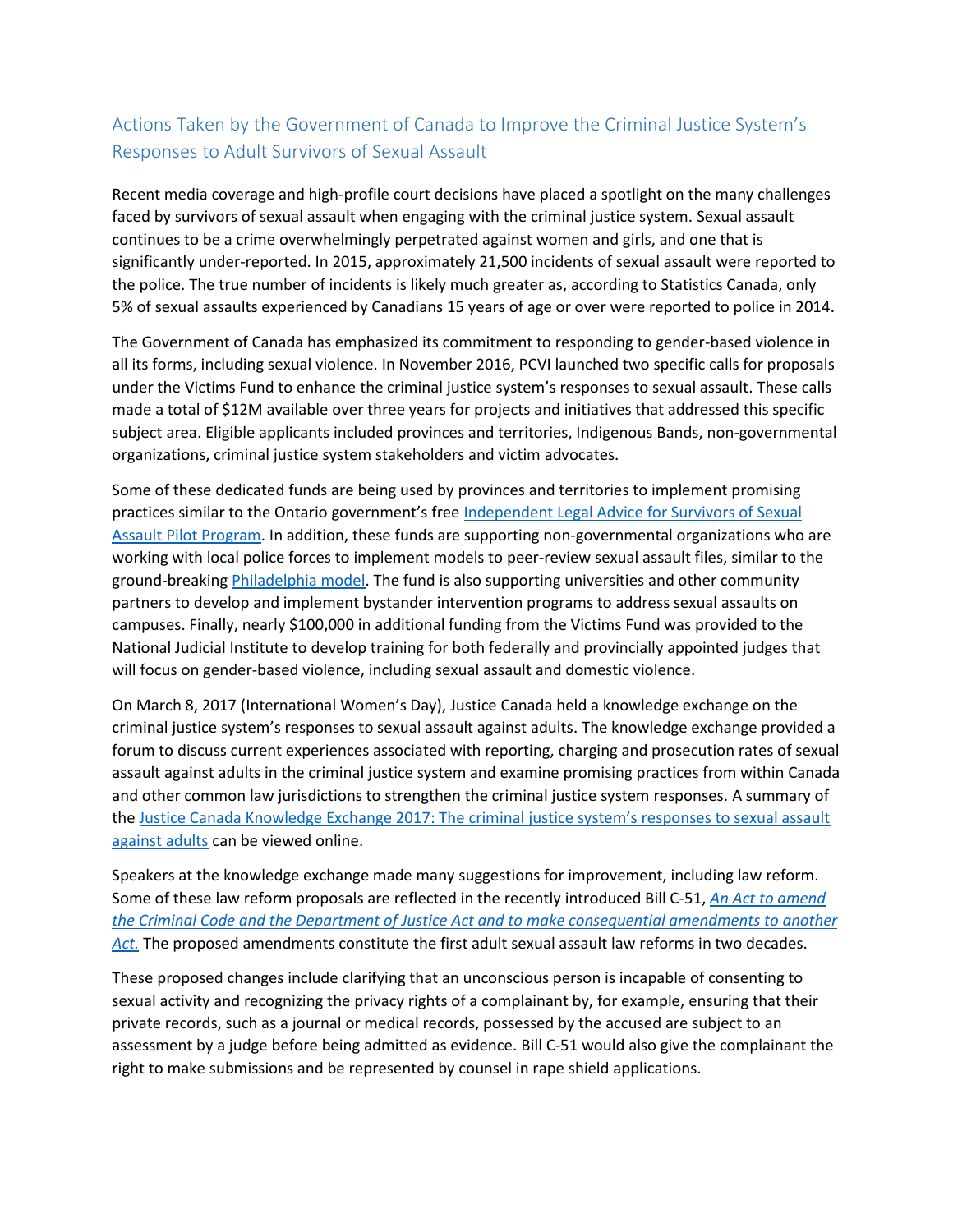These efforts showcase the government's commitment to improving the experiences of adult survivors of sexual assault across the country, and to ensuring that victims of all crime, including survivors of sexual assault, are treated with compassion and respect for their dignity at all stages following their victimization.

### Victims and Survivors of Crime Roundtable

In 2015, the Minister of Justice, the Honourable Jody Wilson-Raybould, was mandated by Prime Minister Justin Trudeau to conduct a review of the Canadian criminal justice system. As part of her review, Minister Wilson-Raybould committed to engaging with stakeholders on the issues facing victims and survivors of crime. Therefore, a victims and survivors of crime roundtable was held in Ottawa on June 1, 2017, and was hosted on the Minister's behalf by Mr. Marco Mendicino, Parliamentary Secretary to the Minister of Justice. Minister Wilson-Raybould was in attendance during the afternoon discussion. The roundtable began with an opening welcome from Mrs. Barbara Dumont-Hill, an Algonquin Elder, and the discussion was facilitated by Mr. Paul Kennedy, former Chair of the RCMP Complaints Commission.

The roundtable was attended by participants from across Canada who reflected a broad range of demographic perspectives. There was also representation from victims/survivors and experts on various forms of victimization. These perspectives included victims and survivors of crime who spoke to their own personal experiences with the criminal justice system and/or with Restorative Justice (RJ) processes. RJ practitioners were also engaged in the discussion.

Part of the roundtable discussion focused on participants' key concerns with the criminal justice system. In general, participants expressed the view that the criminal justice system is not effectively meeting the needs of victims and survivors of crime or consistently treating them with compassion and respect, despite some great advancements (e.g., the CVBR). Namely, victims continue to feel excluded from and re-victimized by the criminal justice process. Many participants were concerned about the lack of timely, affordable supports for victims throughout the criminal justice process, and access to affordable, longterm supports (e.g., counselling) after their case concludes in the system. Participants also mentioned criminal justice system delays as a key concern and one with significant negative impacts on victims of crime (e.g., prolonged stress and anxiety).

Another key discussion topic focused on participant views about the use of RJ practices. Participants noted that, while the criminal justice system is often traumatizing for victims, RJ offers victims an opportunity for healing. In this light, many participants agreed that RJ should be provided as an option to all victims of crime, regardless of the type of crime experienced. However, some participants were concerned about the use of RJ in particular cases (e.g., domestic violence) and stressed that, in order to be successful in these cases, the RJ program would need to take a trauma-informed and victim-focused approach.

Based on the roundtable discussion, it is clear that there are many remaining issues to be addressed for victims and survivors of crime in Canada. As such, there is a continued need for Federal leadership, Federal/Provincial/Territorial collaboration, and engagement with non-governmental organizations in order to increase access to justice and improve criminal justice system responses for victims of crime. Ultimately, we must advance a more trauma-informed and compassionate approach toward victims of